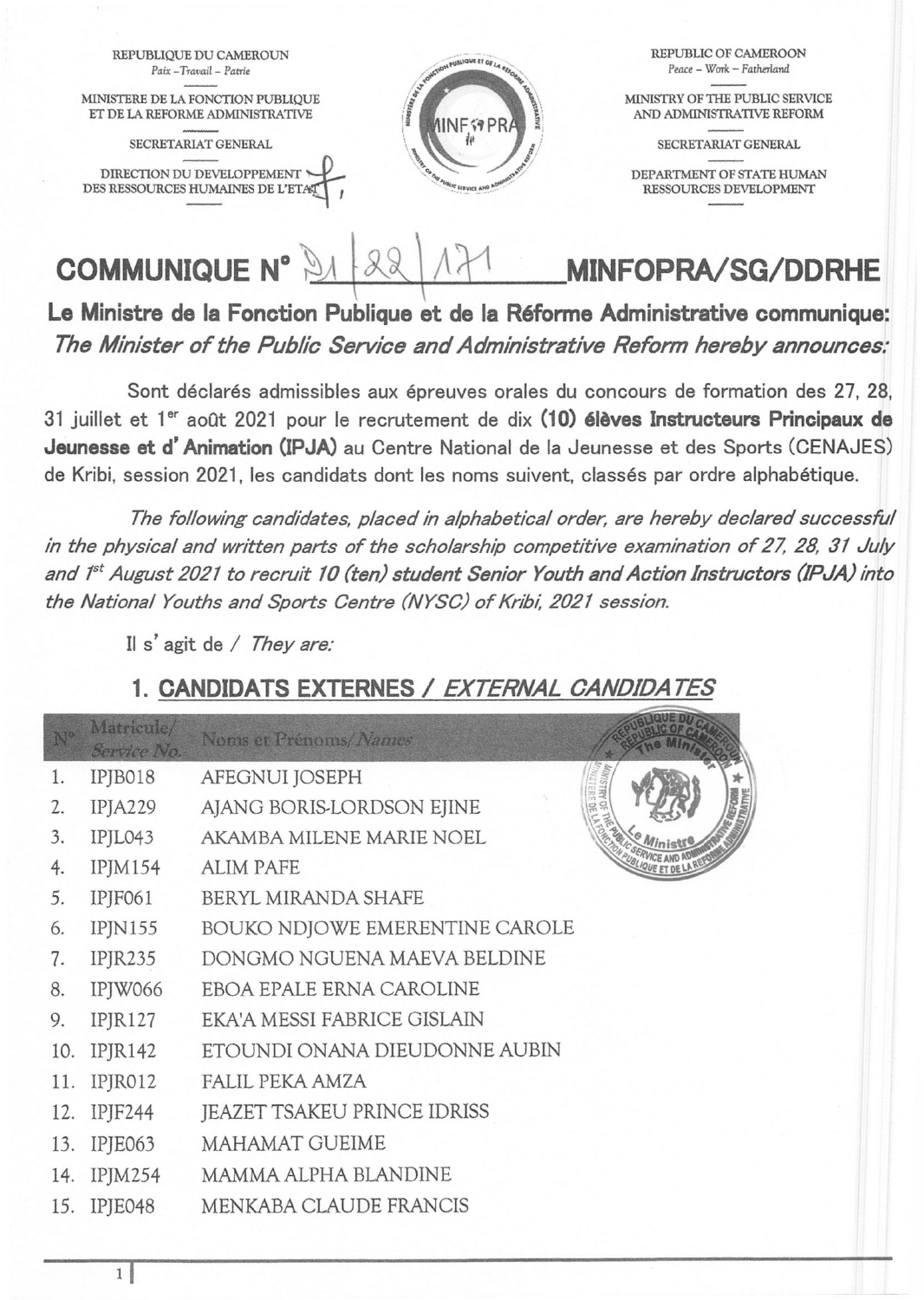|     | 16. IPJR252 | MESSOLO EUTYCHE RYCKIEL        |  |
|-----|-------------|--------------------------------|--|
|     | 17. IPJR095 | MOIMBLE YELOUEN NELSON CIRILLE |  |
|     | 18. IPJR009 | MOUSTAPHA AHIDJO               |  |
|     | 19. IPJR010 | NDANGA HYACINTHE DIEUDONNE     |  |
|     | 20. IPJR256 | NGAKEU NGANKEU AIME FRANCK     |  |
|     | 21. IPJR151 | NGALE POKAM MAUREL WILFRIED    |  |
|     | 22. IPJD110 | NJUME CAROLINE SENGE           |  |
|     | 23. IPJR037 | NYAKOU JEANNE RAISSA           |  |
|     | 24. IPJN201 | OIBO DEKO IGOR                 |  |
| 25. | IPJR218     | SOH NGWE MARTINA               |  |
| 26. | IPJR094     | SONGUE DINANGUE JAY COLBY      |  |
|     | 27. IPJG032 | <b>WABOUTE GEORGETTE</b>       |  |

## 2. CANDIDATS INTERNES / INTERNAL CANDIDA

• CIVILS/ *CIVlLlANS* 

| Matricule/<br>Service No. | Noms et Prénoms/Names          |  |
|---------------------------|--------------------------------|--|
| IIPJE02                   | NTYAM BITOUMOU MARTHE TRYPHOSE |  |
| IIPJM01                   | YAOUBA ADAMA                   |  |
| <b>FAP/FAP</b>            |                                |  |

| Service No. | Matricule/ Noms et Prénoms/Names |
|-------------|----------------------------------|
| IIPJF03     | NZOAH DIONGUE ELIZE              |

Les candidats admissibles munis de leur carte nationale d'identité et du récépissé de dépôt du dossier passeront les épreuves orales desdits concours au choix, en présentiel à l'INJS (Yaoundé) ou par visioconférence, le mercredi 25 août 2021 à 07 heures précises.

*Successful candidates along with their national identity cards and acceptance slips sha// take the oral part of these exams bya means of their choice, either by their physice! presence at NIYS in Yaounde or by videoconference, on Wednesday* 25 *August 2021 at* 7 *a.m. prompt* 

Les candidats admissibles désireux de passer les épreuves orales par visioconférence sont invités à se faire enregistrer à la délégation régionale de la Fonction Publique et de la Réforme Administrative la plus proche de leur lieu de résidence, au plus tard le mardi 24 août 2021 à 17 heures.